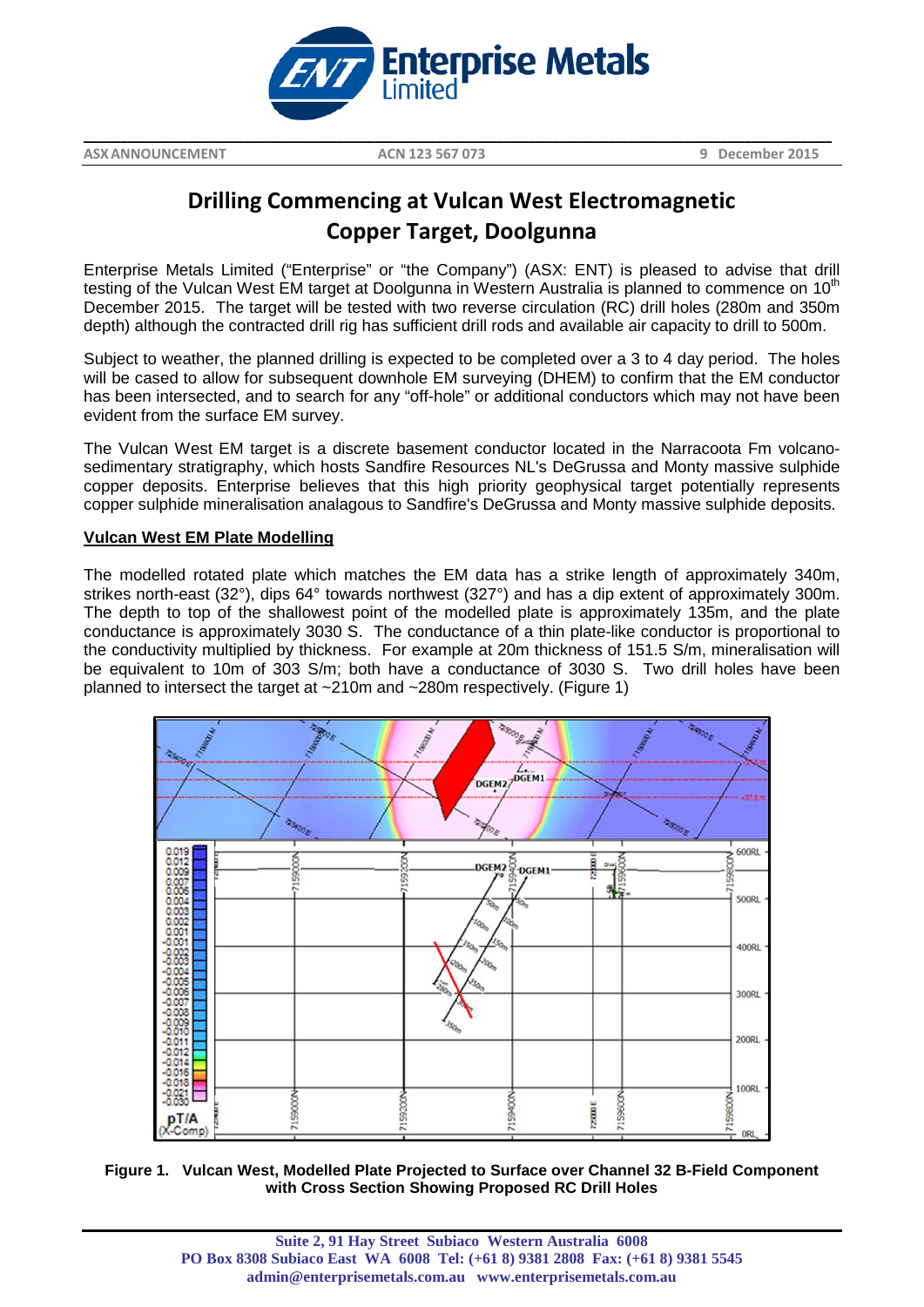### **ENTERPRISE METALS LIMITED ASX ANNOUNCEMENT 9 December 2015**

## **Background**

Between 17<sup>th</sup> September and 9<sup>th</sup> November 2015, geophysical contractor Vortex Pty Ltd acquired MLEM data at 965 stations over a total of 93.4 line kilometres. (Refer ENT ASX release 10<sup>th</sup> November for survey specifications) The survey covered approximately 13 strike kilometres of the Narracoota Fm volcano-sedimentary stratigraphy, which hosts Sandfire Resources NL's DeGrussa and Monty massive sulphide deposits. The location of the survey and Vulcan West conductor is shown in Figure 2 below.



**Figure 2. Location & Geology Plan showing Vulcan-West EM Target**

## **Vulcan West Target**

Enterprise has previously reported that geophysical contractor Vortex Pty Ltd located a moderate to strong late time MLEM conductor on Line 17,200E, and on 11<sup>th</sup> October reported that 200m spaced infill EM lines had located a similar anomaly on Line 17,400E. (*ASX releases 22 October & 10 November 2015*). Processing and modelling undertaken by Enterprise's geophysical consultants Terra Resources Pty Ltd shows the Vulcan West EM conductor to be prominent in late time Channels.

Decay curve analysis suggests that this moderate to strong anomaly has a well-defined exponential decay fit in late channel data (+150msec range), with a time constant (tau) estimate of +48msec.

**Dermot Ryan Managing Director**